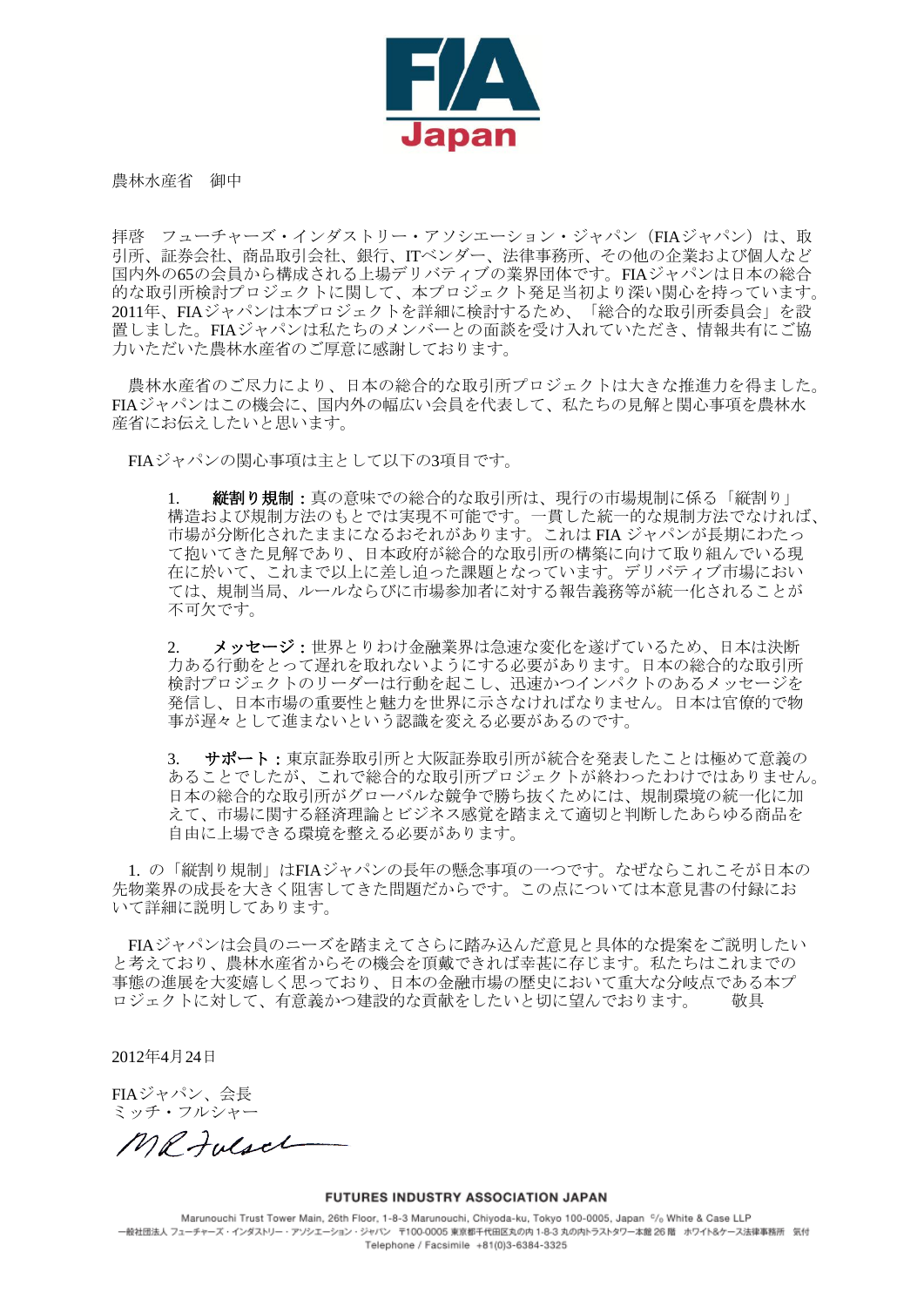

# 添付:

# 「縦割り規制」による市場の分断が日本市場の発展を阻害してきたいくつかの事例

I.

市場の分断は金融とコモディティ双方のあらゆる先物市場の参加者に対して、また視野を拡大すれ ばあらゆる投資家に対して、コスト面で直接的に不利益な結果をもたらします(下記IIを参照)。コ スト面での不利益とは、要約すれば、人員、資本要件、システムその他のコストが二重にかかること を意味します。こうした分断された市場であってもビジネスとして成り立つのは、各セグメントがそ れぞれのセグメント内だけで十分自立できるだけのビジネス機会がある場合に限られます。個々のセ グメント内のビジネス活動が自立レベル以下に低迷している日本のようなケースでは、市場の分断が もたらすコスト面の不利益と非効率性が明白に顕在化するのです。

II.

市場の分断はコスト面で最終投資家や個人投資家に直接的な不利益をもたらします。投資家は市場 の相乗効果が実現された場合に比較すると、以下のように高いコストを支払うことになるのです。

- i)上記Ⅰによってもたらされる委託手数料の増大
- ii) ブローカーに預託する(顧客)証拠金を別々に積み立てなければならないために発生するコス ト増

III.

市場の分断により先物取引業者の成長力が制約されてしまいます。なぜなら顧客に提供する商品を 拡充するための投資コストが高くなるからです。こうした不利益は小規模の国内ブローカーにとって は特に深刻です。市場が分離されていなければ、これらのブローカーも金融商品またはコモディティ の市場に進出する機会が得られたかもしれません。小規模なブローカーは、成長のためのコストが高 すぎると事業の多角化ができなくなってしまうのです。

IV.

市場の分断によって金融および日本経済全体が被っている不利益は以下の3点です。

- i)企業の金融ビジネスに対する直接的な投資(*先物取引業者の資格取得、インターネット・ブロ*  ーカーの設立、リモート会員の資格取得等)が制約され、結果として過去20年間にわたって雇用 の削減や業界のマイナス成長がもたらされました。こうした不利益は、2003年から2007年にかけ ての好況期における他国の金融センターの成長ぶりを、さほど高い成長を実現できなかった同時 期の日本と比較すれば一目瞭然です。
- ii)経済全体の観点から見ると、投資家には一定の投資マネーを海外市場に投資するか日本市場に 投資するかという選択肢があります。構造的な障壁によってコストが余計にかかるとなれば、当 然のことながら投資マネーは総コストが安い市場に流出してしまいます。総コストが高い市場が 呼び込める投資マネーの額はどんどん少なくなっていきます。こうした不利益は、2000年から 2010年にかけての他国における株式市場の時価総額の伸びを、同水準の成長を達成しなかった同 時期の日本と比較すれば、直接的に立証されます。
- iii)同様に、市場の分断はビジネス・パートナーとなる可能性のある海外の候補者が参入を躊躇す る原因になっています。そのビジネス・パートナーの候補者の中には、市場の分断がなければ日 本の取引所と具体的な提携関係を構築しようと望む海外取引所も含まれているのです。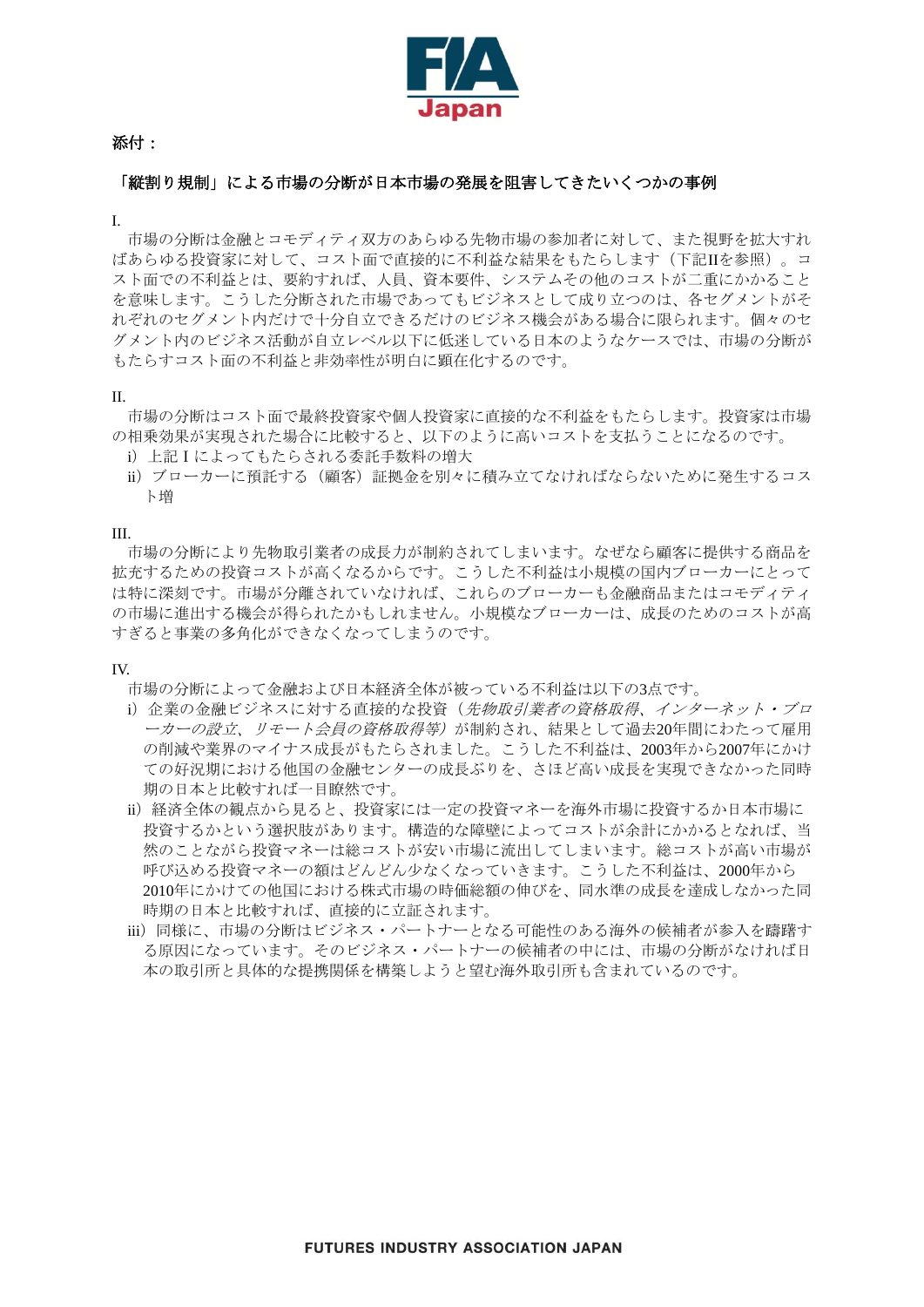

April 24, 2012

Ministry of Agriculture, Forestry and Fisheries

Dear Sirs,

The Futures Industry Association of Japan (FIA-Japan) is comprised of 65 Japanese and international members including exchanges, securities companies, commodity brokers, banks, technology and legal vendors, and other companies and individuals. FIA-Japan has been deeply interested in Japan's Comprehensive Exchange Project since its inception. In 2011, FIA-Japan formed the Comprehensive Exchange Committee to study the Project in detail. FIA-Japan is indebted to MAFF for kindly receiving our delegations and sharing information with them.

Thanks to MAFF, Japan's Comprehensive Exchange Project has gathered significant momentum. FIA-Japan would now like to take this opportunity to share with you our views and concerns, on behalf of our broadly based membership here in Japan and abroad.

FIA-Japan has three major concerns.

1. **Silos**: A truly comprehensive exchange cannot be achieved under the current "silo" structure and approach to market regulation. Without a consistent, unified approach, the risk is that markets will remain fragmented. This has been the long-held position of FIA-Japan, and it is even more pressing now that Japan's government has committed to building a Comprehensive Exchange. The derivative market requires a unified regulator and a unified rulebook, as well as unified reporting requirements for market participants.

2. **Message**: The world is changing fast, especially the financial industry, so Japan must take decisive action to avoid being left behind. The leaders of Japan's Comprehensive Exchange project must act and send a message of urgency and impact, and show the world that Japan's markets are relevant and attractive. The perception of Japan as bureaucratic and slow-moving needs to be changed.

3. **Support**: The announcement from the TSE and the OSE is extremely significant, but it is not the end of the Comprehensive Exchange project. For Japan's comprehensive exchange to succeed in global competition, in addition to a unified regulatory environment, it needs the freedom to list whatever products it chooses, based on market economics and business sense.

Point (1) "**Silos**" is one over which FIA-Japan has had a longstanding concern, as we believe it has seriously disadvantaged the growth of Japan's futures industry. We elaborate upon on this point on the appendix to this letter.

FIA-Japan will, at your convenience, be pleased to offer further opinions and specific recommendations based on the needs of our membership. We are excited by the developments thus far and keen to make meaningful and constructive contributions to this Project, which is truly a watershed in the history of Japan's financial markets.

Sincerely Yours,

MR Fulsel

Mitch Fulscher, Chairman FIA-Japan

# FUTURES INDUSTRY ASSOCIATION JAPAN